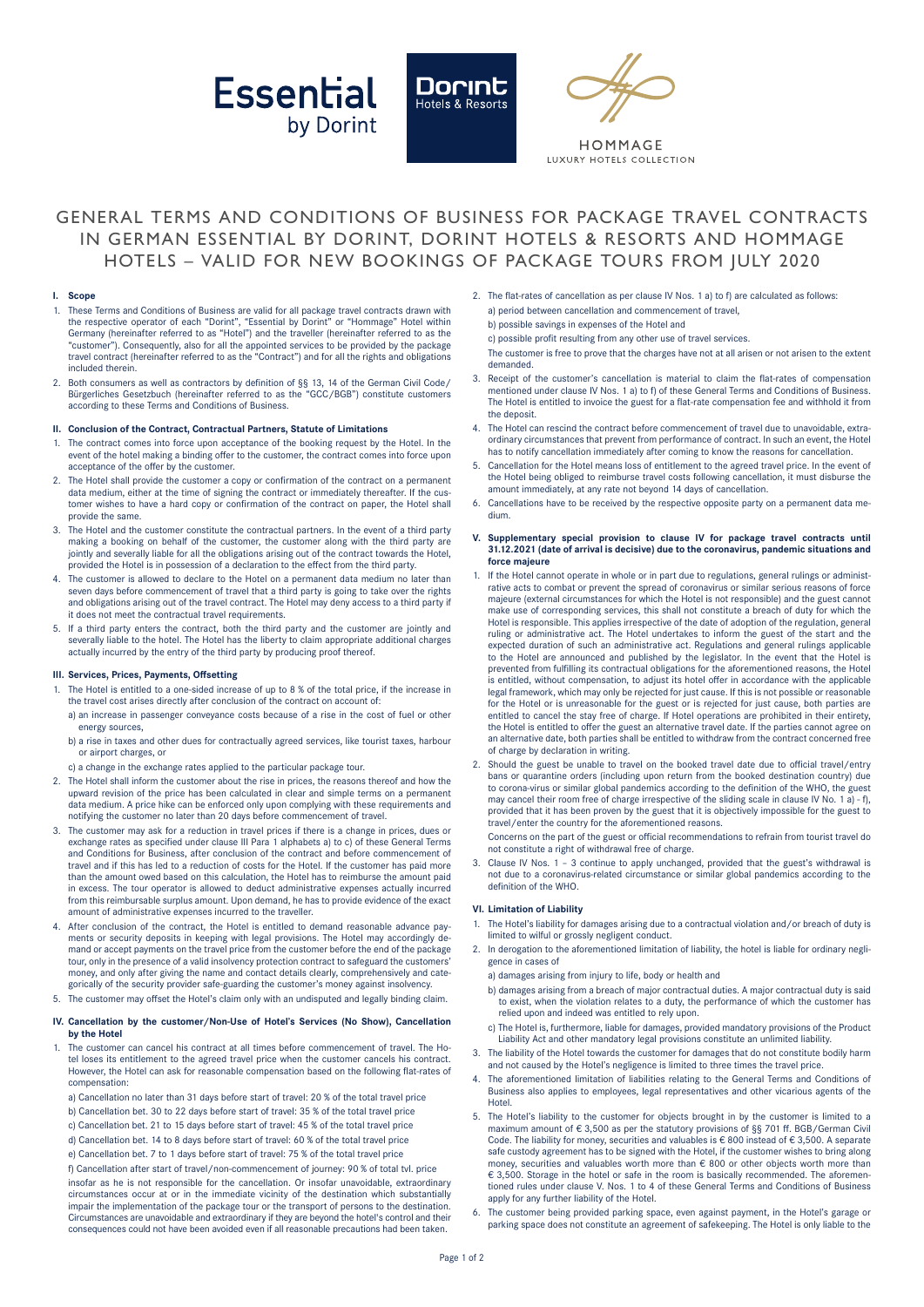extent provided under clause V Nos. 1 to 4 of this General Terms and Conditions of Business for loss or damage of vehicles parked or manoeuvred on the Hotel property and their contents.

7. The Hotel carries out wake-up services with great diligence. It is equally meticulous about news, post and shipments of customers. The Hotel undertakes delivery and storage (respectively in the Hotel) and upon request, shipment of the same against payment. The aforementioned regulations under clause V Nos. 1 to 4 of these General Terms and Conditions of Business apply mutatis mutandis.

# **VII. EU-Consumer Arbitration Board**

The Hotel is legally obliged to point out that the European Union has established an online platform (OS Platform) for out-of-court resolution of consumer disputes: [ec.europa.eu/consumers/odr](http:// ec.europa.eu/consumers/odr ) The Hotel shall, however, not participate in dispute resolution proceedings at consumer arbitration boards.

## **VIII. Final Provisions**

- 1. Revisions and additions to the contract, acceptance of application or these General Terms and Conditions of Business have to be done in writing, unless mandated otherwise by these General Terms and Conditions of Business and/or by statutory provisions.
- 2. Place of performance and payment is the registered office of the respective hotel or the registered office of the respective operating company.
- 3. The exclusive place of jurisdiction, even disputes concerning cheques and exchange rates, in commercial dealings is Cologne. If the contractual partner meets the requirement set by § 38 Para 2 ZPO/German Code of Civil Procedure and does not have a place of general jurisdiction within Germany, the hotel's registered office constitutes the place of jurisdiction.
- 4. Only the laws of the Federal Republic of Germany are applicable. The UN Convention on Contracts for the International Sale of Goods and Conflict of Laws Code are excluded.
- 5. If individual clauses of these General Terms and Conditions of Business are rendered or become invalid, this does have a bearing on the validity of the rest of the clauses. Statutory provisions are applicable in all other respects

Last revision: December 2021

## **Essential by Dorint GmbH**

Aachener Straße1051 · 50858 Köln · Germany Tel.: +49 221 48567-0 · Fax: +49 221 48567-148 info@dorint.com · dorint.com Management: Jörg T. Böckeler, Bettina Schütt Local Court of Cologne (Amtsgericht Köln): HRB 98777

#### **Dorint GmbH**

Aachener Straße1051 · 50858 Köln · Germany Tel.: +49 221 48567-0 · Fax: +49 221 48567-148 info@dorint.com · dorint.com Management: Jörg T. Böckeler, Bettina Schütt Chairman of the Supervisory Board: Dirk Iserlohe Local Court of Cologne (Amtsgericht Köln): HRB 59251

## **5HALLS HOMMAGE HOTELS GmbH**

Aachener Straße 1051 · 50858 Köln · Germany Tel.: +49 221 48567-0 · Fax: +49 221 48567-148 info@dorint.com · dorint.com Management: Jörg T. Böckeler, Bettina Schütt Local Court of Cologne (Amtsgericht Köln): HRB 98776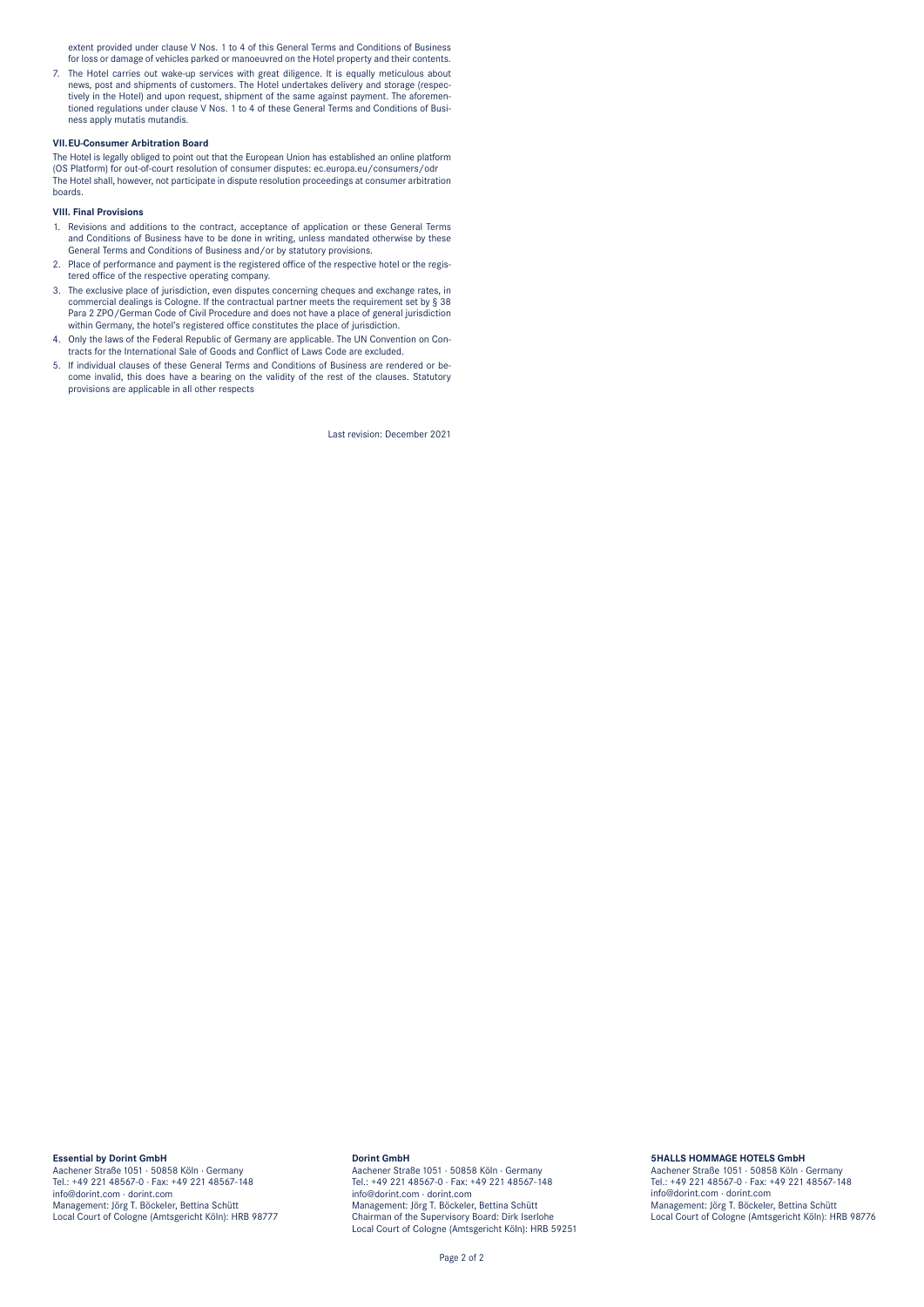





HOMMAGE LUXURY HOTELS COLLECTION

# GENERAL TERMS AND CONDITIONS OF BUSINESS FOR PACKAGE TRAVEL CONTRACTS IN GERMAN ESSENTIAL BY DORINT, DORINT HOTELS & RESORTS AND HOMMAGE HOTELS – VALID FOR NEW BOOKINGS OF PACKAGE TOURS FROM JULY 2020

#### **I. Scope**

- 1. These Terms and Conditions of Business are valid for all package travel contracts drawn with the respective operator of each "Dorint", "Essential by Dorint" or "Hommage" Hotel within Germany (hereinafter referred to as "Hotel") and the traveller (hereinafter referred to as the "customer"). Consequently, also for all the appointed services to be provided by the package travel contract (hereinafter referred to asthe "Contract") and for all the rights and obligations included therein.
- 2. Both consumers as well as contractors by definition of §§ 13, 14 of the German Civil Code/ Bürgerliches Gesetzbuch (hereinafter referred to as the "GCC/BGB") constitute customers according to these Terms and Conditions of Business.

### **II. Conclusion of the Contract, Contractual Partners, Statute of Limitations**

- 1. The contract comes into force upon acceptance of the booking request by the Hotel. In the event of the hotel making a binding offer to the customer, the contract comesinto force upon acceptance of the offer by the customer.
- 2. The Hotel shall provide the customer a copy or confirmation of the contract on a permanent data medium, either at the time of signing the contract or immediately thereafter. If the customer wishes to have a hard copy or confirmation of the contract on paper, the Hotel shall provide the same.
- The Hotel and the customer constitute the contractual partners. In the event of a third party making a booking on behalf of the customer, the customer along with the third party are jointly and severally liable for all the obligations arising out of the contract towards the Hotel, provided the Hotel is in possession of a declaration to the effect from the third party.
- 4. The customer is allowed to declare to the Hotel on a permanent data medium no later than seven days before commencement of travel that a third party is going to take over the rights and obligations arising out of the travel contract. The Hotel may deny access to a third party if it does not meet the contractual travel requirements.
- 5. If a third party enters the contract, both the third party and the customer are jointly and severally liable to the hotel. The Hotel has the liberty to claim appropriate additional charges actually incurred by the entry of the third party by producing proof thereof.

#### **III. Services, Prices, Payments, Offsetting**

- 1. The Hotel is entitled to a one-sided increase of up to 8 % of the total price, if the increase in the travel cost arises directly after conclusion of the contract on account of:
	- a) an increase in passenger conveyance costs because of a rise in the cost of fuel or other energy sources,
	- b) a rise in taxes and other dues for contractually agreed services, like tourist taxes, harbour or airport charges, or
- c) a change in the exchange rates applied to the particular package tour.
- 2. The Hotel shall inform the customer about the rise in prices, the reasons thereof and how the upward revision of the price has been calculated in clear and simple terms on a permanent data medium. A price hike can be enforced only upon complying with these requirements and notifying the customer no later than 20 days before commencement of travel.
- 3. The customer may ask for a reduction in travel prices if there is a change in prices, dues or exchange rates as specified under clause III Para 1 alphabets a) to c) of these General Terms and Conditions for Business, after conclusion of the contract and before commencement of travel and if this has led to a reduction of costs for the Hotel. If the customer has paid more than the amount owed based on this calculation, the Hotel hasto reimburse the amount paid in excess. The tour operator is allowed to deduct administrative expenses actually incurred from this reimbursable surplus amount. Upon demand, he has to provide evidence of the exact amount of administrative expenses incurred to the traveller.
- 4. After conclusion of the contract, the Hotel is entitled to demand reasonable advance pay ments or security deposits in keeping with legal provisions. The Hotel may accordingly demand or accept payments on the travel price from the customer before the end of the package tour, only in the presence of a valid insolvency protection contract to safeguard the customers' money, and only after giving the name and contact details clearly, comprehensively and categorically of the security provider safe-guarding the customer's money against insolvency.
- 5. The customer may offset the Hotel's claim only with an undisputed and legally binding claim.

#### **IV. Cancellation by the customer/Non-Use of Hotel's Services (No Show), Cancellation by the Hotel**

- 1. The customer can cancel his contract at all times before commencement of travel. The Hotel loses its entitlement to the agreed travel price when the customer cancels his contract. However, the Hotel can ask for reasonable compensation based on the following flat-rates of compensation:
	- a) Cancellation no later than 31 days before start of travel: 20 % of the total travel price
	- b) Cancellation bet. 30 to 22 days before start of travel: 35 % of the total travel price
	- c) Cancellation bet. 21 to 15 days before start of travel: 45 % of the total travel price
	- d) Cancellation bet. 14 to 8 days before start of travel: 60 % of the total travel price
	- e) Cancellation bet. 7 to 1 days before start of travel: 75 % of the total travel price

 f) Cancellation after start of travel/non-commencement of journey: 90 % of total tvl. price insofar as he is not responsible for the cancellation. Or insofar unavoidable, extraordinary circumstances occur at or in the immediate vicinity of the destination which substantially impair the implementation of the package tour or the transport of persons to the destination Circumstances are unavoidable and extraordinary if they are beyond the hotel's control and their consequences could not have been avoided even if all reasonable precautions had been taken.

2. The flat-rates of cancellation as per clause IV Nos. 1 a) to f) are calculated as follows: a) period between cancellation and commencement of travel b) possible savings in expenses of the Hotel and c) possible profit resulting from any other use of travel services. The customer is free to prove that the charges have not at all arisen or not arisen to the

extent demanded.

- 3. Receipt of the customer's cancellation is material to claim the flat-rates of compensation mentioned under clause IV Nos. 1 a) to f) of these General Terms and Conditions of Business. The Hotel is entitled to invoice the guest for a flat-rate compensation fee and withhold it from the deposit.
- 4. The Hotel can rescind the contract before commencement of travel due to unavoidable, extraordinary circumstances that prevent from performance of contract. In such an event, the Hotel has to notify cancellation immediately after coming to know the reasons for cancellation.
- 5. Cancellation for the Hotel means loss of entitlement to the agreed travel price. In the event of the Hotel being obliged to reimburse travel costs following cancellation, it must disburse the amount immediately, at any rate not beyond 14 days of cancellation.
- 6. Cancellations have to be received by the respective opposite party on a permanent data medium.

#### **V. Supplementary special provision to clause IV for package travel contracts until 31.12.2021 (date of arrival is decisive) due to the coronavirus, pandemic situations and force majeure**

- 1. If the Hotel cannot operate in whole or in part due to regulations, general rulings or administrative acts to combat or prevent the spread of coronavirus or similar serious reasons of force majeure (external circumstances for which the Hotel is not responsible) and the guest cannot make use of corresponding services, this shall not constitute a breach of duty for which the Hotel is responsible. This applies irrespective of the date of adoption of the regulation, general ruling or administrative act. The Hotel undertakes to inform the guest of the start and the expected duration of such an administrative act. Regulations and general rulings applicable to the Hotel are announced and published by the legislator. In the event that the Hotel is prevented from fulfilling its contractual obligations for the aforementioned reasons, the Hotel is entitled, without compensation, to adjust its hotel offer in accordance with the applicable legal framework, which may only be rejected for just cause. If this is not possible or reasonable for the Hotel or is unreasonable for the guest or is rejected for just cause, both parties are entitled to cancel the stay free of charge. If Hotel operations are prohibited in their entirety, the Hotel is entitled to offer the guest an alternative travel date. If the parties cannot agree on an alternative date, both parties shall be entitled to withdraw from the contract concerned free of charge by declaration in writing.
- 2. Should the guest be unable to travel on the booked travel date due to official travel/entry bans or quarantine orders (including upon return from the booked destination country) due to corona-virus or similar global pandemics according to the definition of the WHO, the guest may cancel their room free of charge irrespective of the sliding scale in clause IV No. 1 a) - f), provided that it has been proven by the guest that it is objectively impossible for the guest to travel/enter the country for the aforementioned reasons.

Concerns on the part of the guest or official recommendations to refrain from tourist travel do not constitute a right of withdrawal free of charge.

3. Clause IV Nos.  $1 - 3$  continue to apply unchanged, provided that the guest's withdrawal is not due to a coronavirus-related circumstance or similar global pandemics according to the definition of the WHO.

#### **VI. Limitation of Liability**

- 1. The Hotel's liability for damages arising due to a contractual violation and/or breach of duty is limited to wilful or grossly negligent conduct.
- 2. In derogation to the aforementioned limitation of liability, the hotel is liable for ordinary negligence in cases of
	- a) damages arising from injury to life, body or health and
	- b) damages arising from a breach of major contractual duties. A major contractual duty issaid to exist, when the violation relates to a duty, the performance of which the customer has relied upon and indeed was entitled to rely upon.
	- c) The Hotel is, furthermore, liable for damages, provided mandatory provisions of the Product Liability Act and other mandatory legal provisions constitute an unlimited liability
- The liability of the Hotel towards the customer for damages that do not constitute bodily harm and not caused by the Hotel's negligence is limited to three times the travel price.
- 4. The aforementioned limitation of liabilities relating to the General Terms and Conditions of Business also applies to employees, legal representatives and other vicarious agents of the Hotel.
- 5. The Hotel's liability to the customer for objects brought in by the customer is limited to a maximum amount of € 3,500 as per the statutory provisions of §§ 701 ff. BGB/German Civil Code. The liability for money, securities and valuables is € 800 instead of € 3,500. A separate safe custody agreement has to be signed with the Hotel, if the customer wishes to bring along<br>money, securities and valuables worth more than € 800 or other objects worth more than € 3,500. Storage in the hotel or safe in the room is basically recommended. The aforementioned rules under clause V. Nos. 1 to 4 of these General Terms and Conditions of Business apply for any further liability of the Hotel.